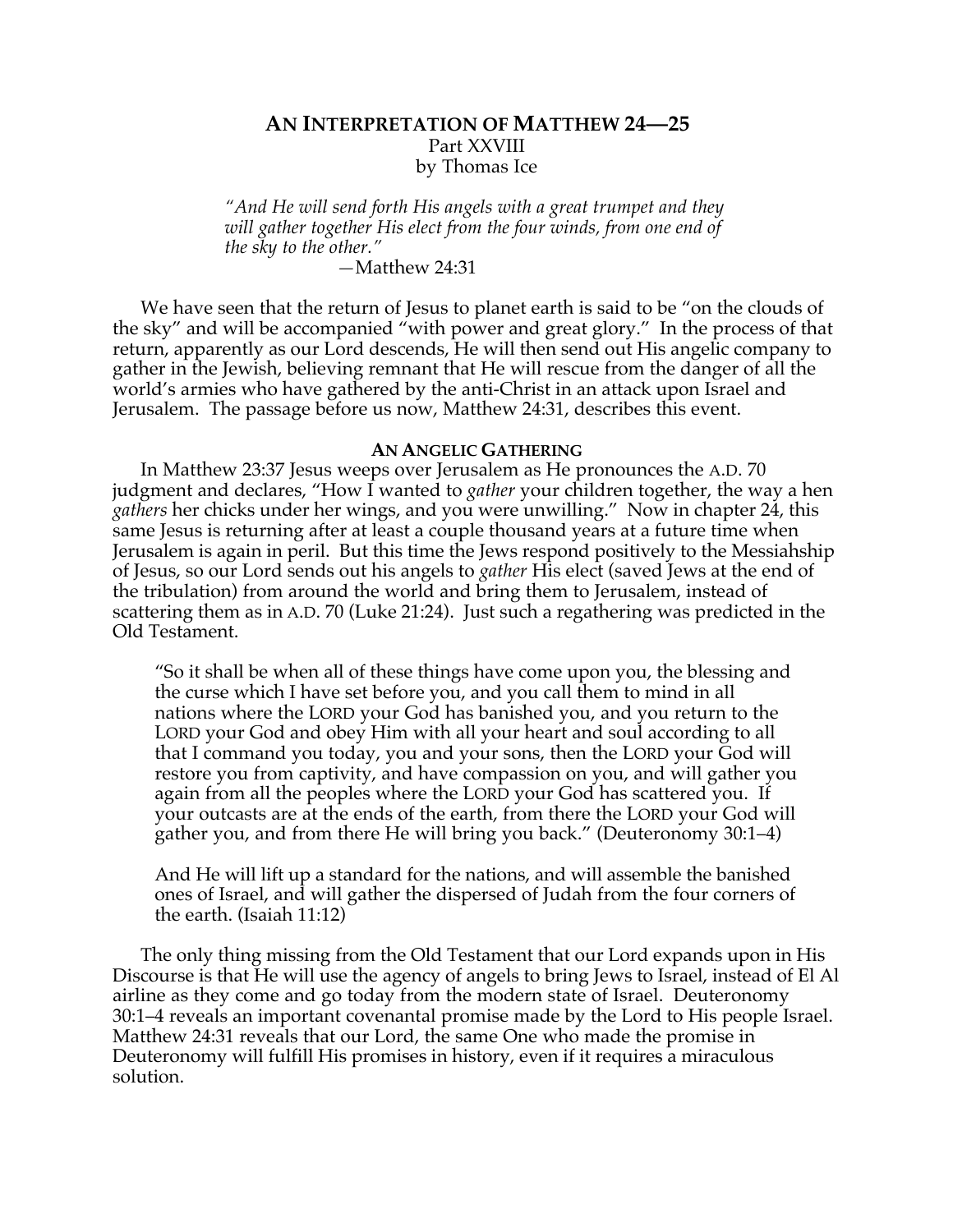Surely no one would object to the supernatural implications of angels gathering human beings and returning them to Israel! We know that Elijah was translated to heaven without dying. 2 Kings 2 records this interesting event with an emphasis upon the mode of Elijah's transportation to heaven. 2 Kings 2:1 says he was taken "by a whirlwind to heaven." In 2:11 the whirlwind is further described as "a chariot of fire and horses of fire." No doubt this was an appearance of the Shechinah glory of God since Hebrews 1:7 says, "and of the angels He says, 'Who makes His angels winds, and His ministers a flame of fire.'" An individual, Elijah, was taken to heaven by angels (mere human messengers could not accomplish such a task), why not have a group operation? This is exactly what we find in conjunction with an important event like Christ's second advent.

The Deuteronomy passage also provides an answer for why our Lord used the term "elect" in Matthew 24:31 to characterize His people. It is because at this pivotal point in history, the Jews will fulfill the requirements of Deuteronomy 30:2 and will turn "to the LORD your God and obey Him with all your heart and soul according to all that I command you today." This was also our Lord's own requirement for the second coming in Matthew 23:39. The passage makes great sense with such a futuristic interpretation and is also in harmony with clear Old Testament teaching about Israel and that wonderful day when they will be converted to Messiah and receive in history their long awaited blessing. Fruchtenbaum says,

In the New Testament, the final regathering revealed by the Old Testament prophets is summarized in Matthew 24:31 and Mark 13:27. In this passage, Jesus stated that the angels will be involved in the final regathering and they will bring the Jews back into the land. As to locality, the emphasis is on the world-wide regathering. The two passages are a simple summary of all that the prophets had to say about the second facet of Israel's final restoration. The Matthew passage is based on Isaiah 27:12 13 and the Mark passage is based on Deuteronomy 30:4. Its purpose was to make clear that the world-wide regathering predicted by the prophets will be fulfilled only after the second coming.<sup>1</sup>

Isaiah 27:12–13 teaches exactly what Fruchtenbaum says and it is clear that Christ had it in mind in Matthew 24:31. It reads as follows:

And it will come about in that day, that the LORD will start His threshing from the flowing stream of the Euphrates to the brook of Egypt; and you will be gathered up one by one, O sons of Israel. It will come about also in that day that a great trumpet will be blown; and those who were perishing in the land of Assyria and who were scattered in the land of Egypt will come and worship the LORD in the holy mountain at Jerusalem.

The Isaiah passage has emphasis upon a regathering of the Jewish remnant that is not in the land of Israel and restoring them back to their homeland. This is one of the reasons why Matthew 24:31 emphasizes a global regather of saved Jews in conjunction with the return of Jesus to the Mount of Olives in Jerusalem.

Fruchtenbaum tells us the following: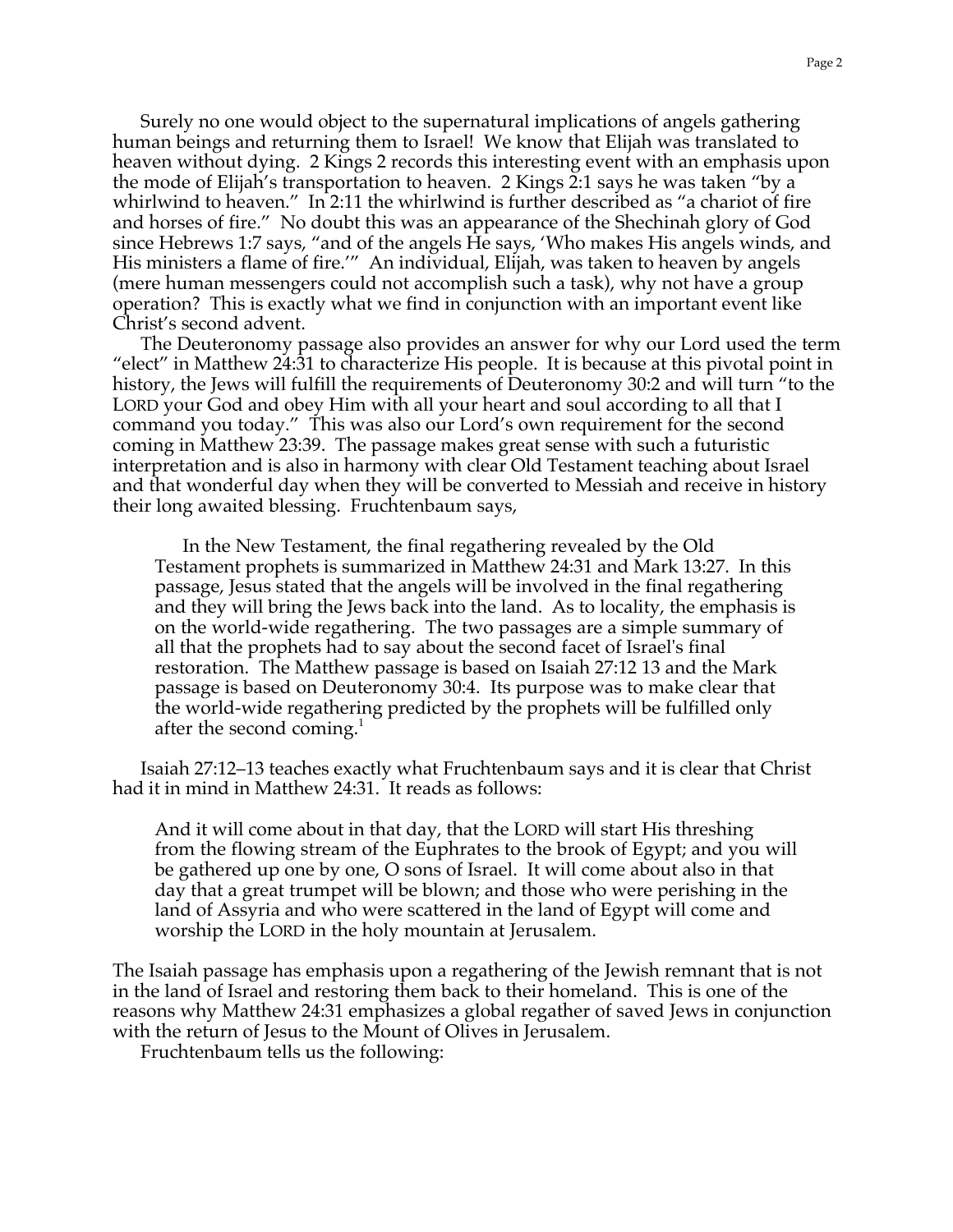The Matthew passage is a rather simple summary of all that the prophets had to say about the second facet of Israel's final restoration. Its purpose was to make clear that the world-wide regathering predicted by the prophets will be fulfilled only after the Second Coming.<sup>2</sup>

### **THE FEAST OF TRUMPETS**

Dr. Renald Showers has done an excellent job collecting evidence and arguing for this view.<sup>3</sup> After noting that "from the four winds, from one end of the sky to the other" means that "the elect will be gathered from all over the world at Christ's coming,"4 Dr. Showers provides three lines of proof for his view as follows:

First, because of Israel's persistent rebellion against God, He declared that He would scatter the Jews "into all the winds" (Ezek. 5:10, 12) or "toward all winds" (Ezek. 17:21). In Zechariah 2:6 God stated that He did scatter them abroad "as four winds of the heavens." . . . God did scatter the Jews all over the world.

Next, God also declared that in the future Israel would be gathered from the east, west, north, and south, "from the ends of the earth" (Isa. 43:5-7). We should note that in the context of this promise, God called Israel His "chosen" (vv. 10, 20).

. . . Just as Jesus indicated that the gathering of His elect from the four directions of the world will take place in conjunction with "a great trumpet" (literal translation of the Greek text of Mt. 24:21), so Isaiah 27:13 teaches that the scattered children of Israel will be gathered to their homeland in conjunction with the blowing of "a great trumpet" (literal translation of the Hebrew). . . .

Gerhard Friedrich wrote that in that future eschatological day "a great horn shall be blown (Is. 27:13)" and the exiled will be brought back by that signal. Again he asserted that in conjunction with the blowing of the great trumpet of Isaiah 27:13, "There follows the gathering of Israel and the return of the dispersed to Zion."

It is significant to note that Isaiah 27:13, which foretells this future regathering of Israel, is the only specific reference in the Old Testament to a "great" trumpet.

Although Isaiah 11:11-12 does not refer to a great trumpet, it is parallel to Isaiah 27:13 because it refers to the same regathering of Israel. In its context, this passage indicates that when the Messiah (a root of Jesse, vv. 1, 10) comes to rule and transform the world as an "ensign" (a banner), He will gather together the scattered remnant of His people Israel "from the four corners of the earth."<sup>5</sup>

What Jesus describes in Matthew 24 and Mark 13 is the Jewish ingathering that will fulfill the prophetic aspects of the Feast of Trumpets for the nation of Israel. In fact, a prayer for this regathering of the children of Israel appears to this day in the Jewish Daily Prayer Book.<sup>6</sup>

### **THE ELECT**

The term "elect" in Matthew 24:31 refers to those Jewish individuals who will become believers in the Messiahship of Jesus by the time the second advent occurs. As